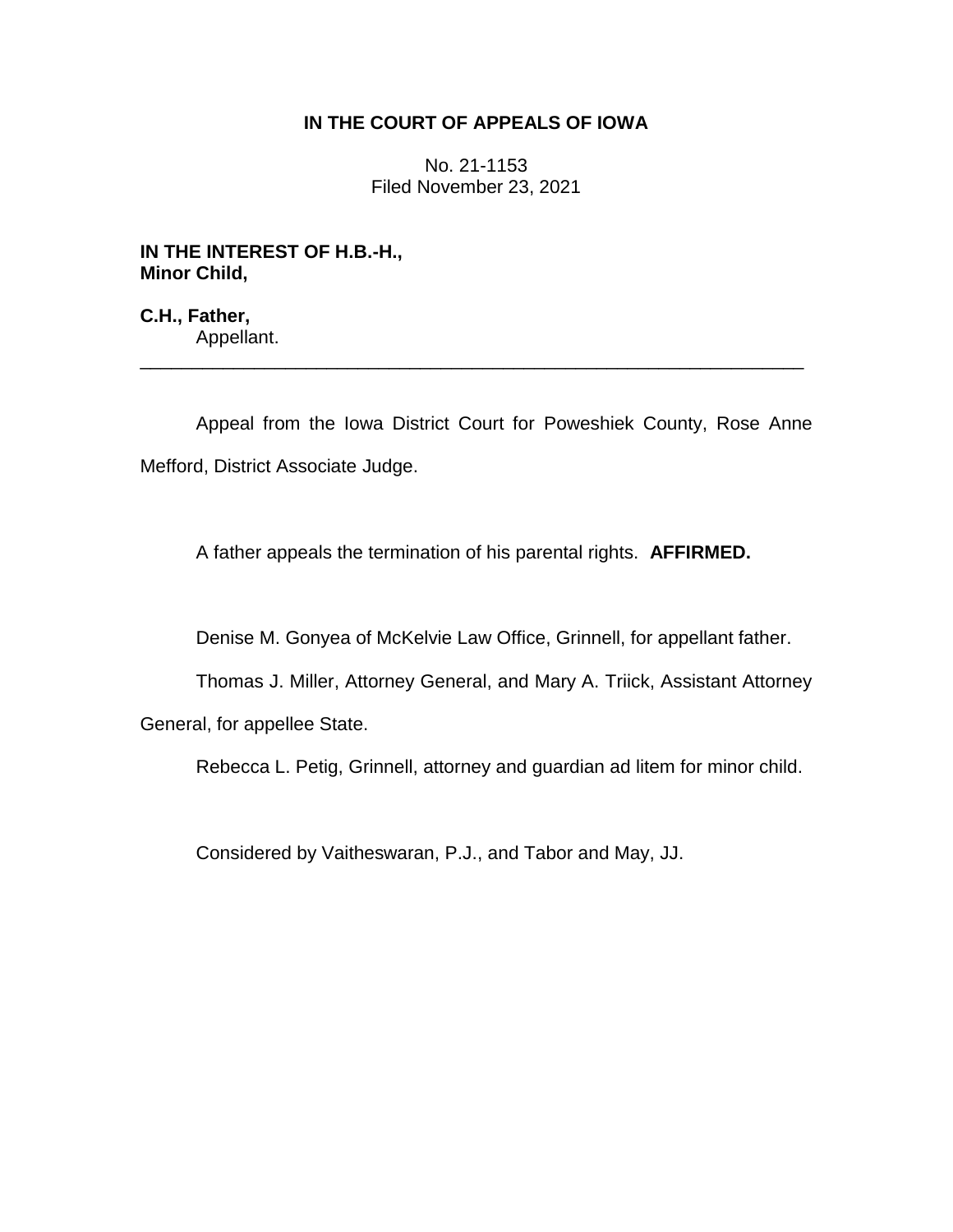**MAY, Judge.**

A father appeals the termination of his parental rights to his child, H.B.-H.<sup>1</sup> On appeal, the father (1) challenges the statutory grounds authorizing termination, (2) claims termination is not in H.B.-H.'s best interest, and (3) argues his bond with H.B.-H. should preclude termination.<sup>2</sup> We affirm.

We review termination proceedings de novo. *In re Z.P.*, 948 N.W.2d 518, 522 (Iowa 2020). "We will uphold an order terminating parental rights where there is clear and convincing evidence of the statutory grounds for termination. Evidence is clear and convincing when there is no serious or substantial doubt as to the correctness of the conclusions of law drawn from the evidence." *In re T.S.*, 868 N.W.2d 425, 431 (Iowa Ct. App. 2015) (citation omitted).

We generally use a three-step analysis to review the termination of a parent's rights. *In re A.S.*, 906 N.W.2d 467, 472 (Iowa 2018). We consider: (1) whether grounds for termination have been established, (2) whether termination is in the children's best interests, and (3) whether we should exercise any of the permissive exceptions to termination. *Id.* at 472–73.

The father challenges the statutory grounds authorizing termination. The juvenile court found the statutory grounds under Iowa Code section 232.116(1)(f)

 $\overline{a}$ 

 $1$  The mother's rights were not terminated.

 $2$  The father claims he received ineffective assistance of counsel at the removal and dispositional hearings in the underlying child-in-need-of-assistance proceedings. Because these issues are now moot, we do not address them. *Cf. In re A.M.H.*, 516 N.W.2d 869, 871 (Iowa 1994) (finding deficiencies in removal proceedings to be moot upon entry of subsequent order). The father also challenges whether the court could enter a permanency order pursuant to Iowa Code section 232.104 (2019). However, this claim was also made moot by the court's entry of the termination order. So we do not address it.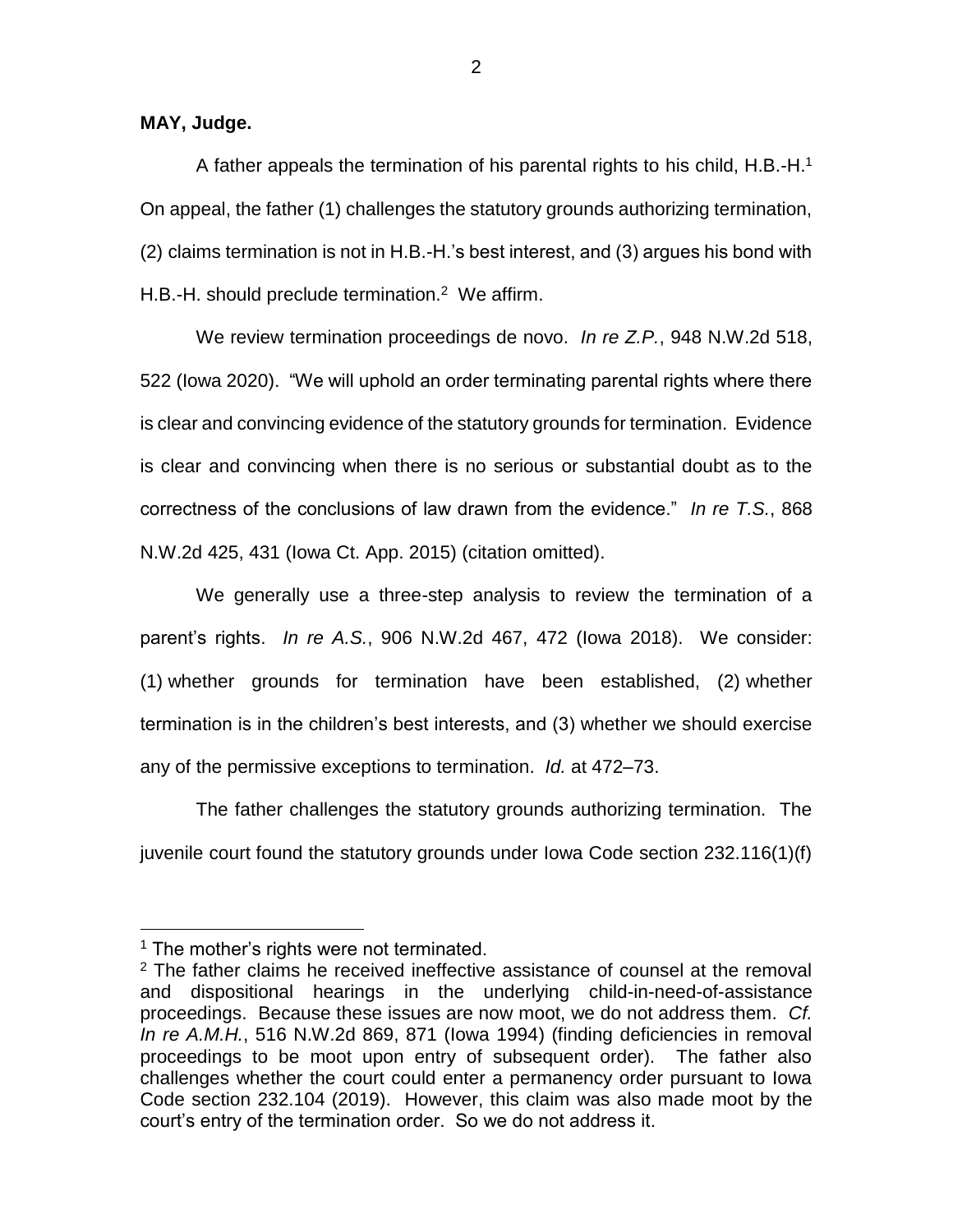and (*l*) (2021) satisfied. When, as here, the juvenile court terminates under multiple statutory grounds, we may affirm on any ground satisfied. *In re J.D.*, No. 21-0391, 2021 WL 3379037, at \*1 (Iowa Ct. App. Aug. 4, 2021). We choose to address paragraph (f), which authorizes termination when:

(1) The child is four years of age or older.

(2) The child has been adjudicated a child in need of assistance pursuant to section 232.96.

(3) The child has been removed from the physical custody of the child's parents for at least twelve months of the last eighteen months, or for the last twelve consecutive months and any trial period at home has been less than thirty days.

(4) There is clear and convincing evidence that at the present time the child cannot be returned to the custody of the child's parents as provided in section 232.102.

Iowa Code § 232.116(1)(f).

The father contends the third element cannot be met because H.B.-H. remained in his mother's custody throughout these proceedings and, therefore, no removal occurred. We disagree. An existing, district court custody decree provided the parents joint legal custody, placed physical care of H.B.-H. with the mother, and granted the father visitation time. Then the juvenile court issued an order formally removing H.B.-H. from the father. This order removed H.B.-H. from the father's legal custody and prevented him from exercising his visitation rights under the parents' custody decree—effectively removing H.B.-H. from his care. This satisfied the statutory removal requirement. *See In re K.H.*, No. 17-0384, 2017 WL 2189769, at \*1 (Iowa Ct. App. May 17, 2017).

The father also claims section "232.102 is not applicable here," presumably in effort to attack the fourth element, which requires the State to establish "[t]here is clear and convincing evidence that at the present time the child cannot be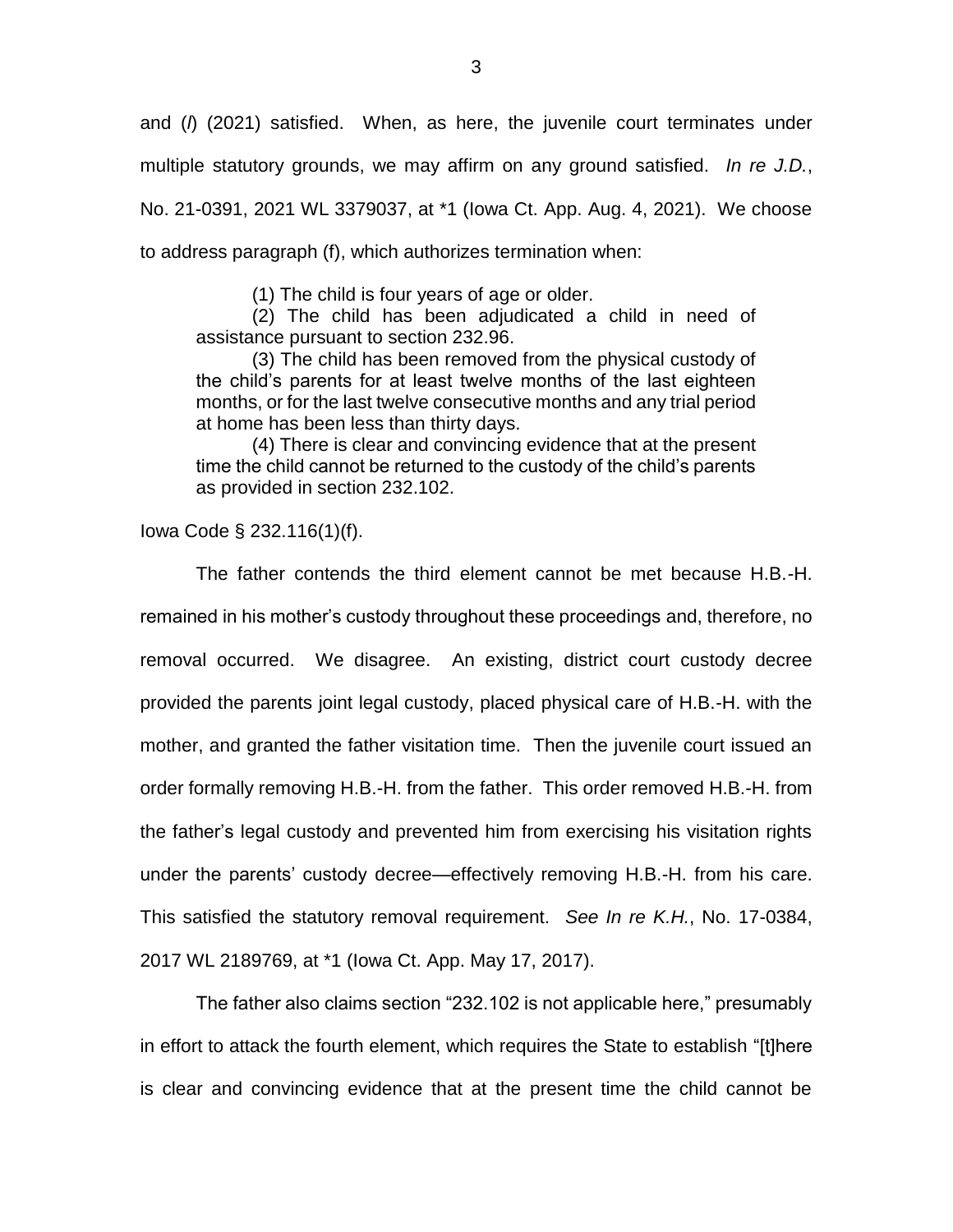returned to the custody of the child's parents as provided in section 232.102." Iowa Code  $\S 232.116(1)(f)(4)$ . To the extent the father attempts to challenge the fourth element, he misses the mark. This element is satisfied when the State establishes the child cannot be safely returned to the parent at the time of the termination hearing*. In re T.W.*, No. 20-0145, 2020 WL 1881115, at \*2–3 (Iowa Ct. App. Apr. 15, 2020). And the State satisfied this requirement. The father has unresolved substance-abuse and mental-health issues that prevent him from safely parenting H.B.-H. So the first step in our analysis is satisfied, and we move to the next.

The father claims termination is not in H.B.-H.'s best interest. *See* Iowa Code § 232.116(2). We "give primary consideration to the child's safety, to the best placement for furthering the long-term nurturing and growth of the child, and to the physical, mental, and emotional condition and needs of the child." *In re P.L.*, 778 N.W.2d 33, 40 (Iowa 2010) (quoting Iowa Code § 232.116(2)). "It is wellsettled law that we cannot deprive a child of permanency after the State has proved a ground for termination under section 232.116(1) by hoping someday a parent will learn to be a parent and be able to provide a stable home for the child." *Id.* at 41 (citation omitted).

We conclude termination is in H.B.-H.'s best interest. The father is not mentally stable; officers executing a search warrant at his house found a tinfoil hat that he said he used to block radio waves and frequencies. The father also accuses H.B.-H.'s stepfather of abusing H.B.-H despite no evidence of abuse. We agree with the juvenile court that the father "cannot become a safe parent until he is willing to acknowledge his shortcomings and address his methamphetamine abuse and paranoid delusional behavior." Yet, as the juvenile court noted, the

4